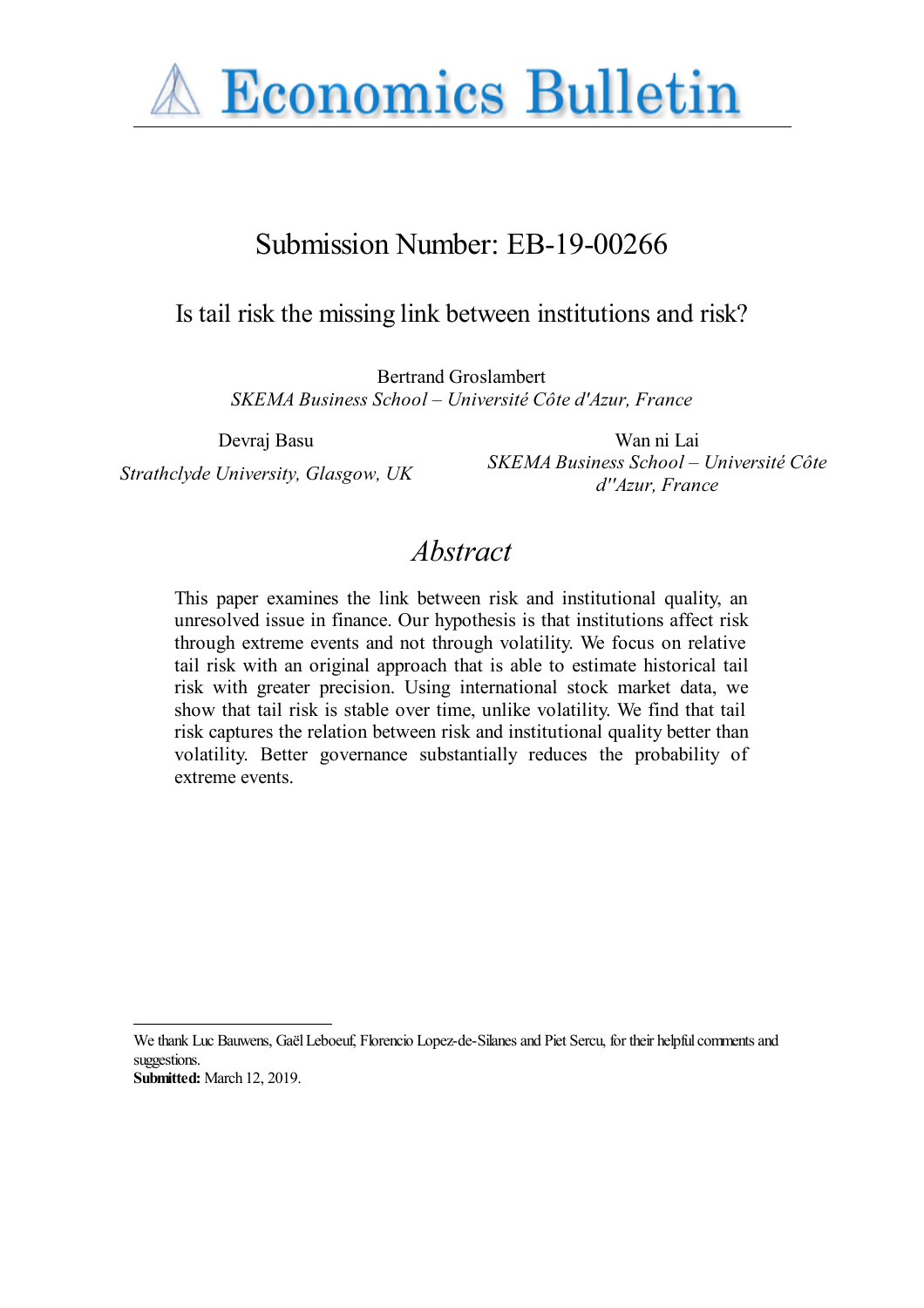### **1. Introduction**

The link between a country's institutional environment and its economic activity is firmly established, but the question of the mechanisms of transmission is still open to alternative interpretations (Spolaore and Wacziarg 2013). Following Ramey and Ramey (1995), many researchers empirically established that risk is detrimental to growth at least in a cross-country setting. Then, a natural way to investigate the question of how institutions affect economic outcomes is through the effect of institutions on risk. In that respect, a large body of literature has examined the relation between institutional framework and volatility-based risk measures. However, this stream of research has not delivered conclusive results so far and offers contradictory outcomes. In this paper, we assess the distribution of extreme risk across the crosssection of international stock markets and revisit the debate over institutions and risk by exploring a new channel that could provide the missing link between a country's institutional quality and its economic outcomes—namely, tail risk.

The existing research on the nature of the relation between institutional qualities and risk, uses volatility or volatility-based risk measures. On the one hand, Johnson et al. (2000), Morck et al. (2000), Acemoglu et al. (2003), Jin and Myers (2006) and Hutton et al. (2009) broadly find that better institutions and transparency are associated with low levels for the volatility-based risk measures. On the other hand, Dasgupta et al. (2010), Griffin et al. (2010), and Bartram et al. (2012) find either no relation or an opposite relation between these characteristics. This might be because of the fluctuating and time-varying nature of volatility, as observed in Bekaert and Harvey (1997), which is difficult to reconcile with the enduring pervasiveness of institutions (Glaeser et al., 2004; La Porta et al., 2008). Following on Acemoglu et al. (2017) who show that aggregate volatility and macroeconomic tail risks differ in nature, we investigate whether tail risk is a better candidate than volatility for linking risk and durable institutional characteristics.

First, we investigate the stability of tail risk and volatility over the period 1994-2014. Our results show that the tail indices have remained stable over this period, but we reject the hypothesis of stability in volatility for 80% of countries. This suggests that the slow varying structural factors related to institutional quality are more likely to reflect through tail risk than volatility. Furthermore, we also find that tail risk is orthogonal to volatility in the cross section, revealing that the two measures capture different aspects of country risk. We extend the emerging stream of literature, including Gabaix (2008), Kelly and Jiang (2014) and Acemoglu et al. (2017), on the importance of tail risk in economics and finance by showing that it has different informational content from volatility as a measure of risk at a country level. Our methodology complements Straetmans and Candelon (2013), and Ibragimov et al. (2013) by using a more precise tail index estimator, and extends their work by using a larger sample of countries.

Second, we study the cross-sectional determinants of tail risk and volatility, respectively. Our results suggest that tail risk is a better link between institutions and risk than volatility. We find a strong empirical relation between tail risk and institutional quality even after accounting for economic and financial variables. Better governance substantially reduces the probability of extreme events. In contrast, the link between institutions and volatility is not as strong. Thus, this together with our earlier finding indicates that country equity market volatility may not have the capacity to measure deep structural economic risks arising from the nature and quality of institutions across countries. Our results offer an alternative perspective to that of Johnson et al.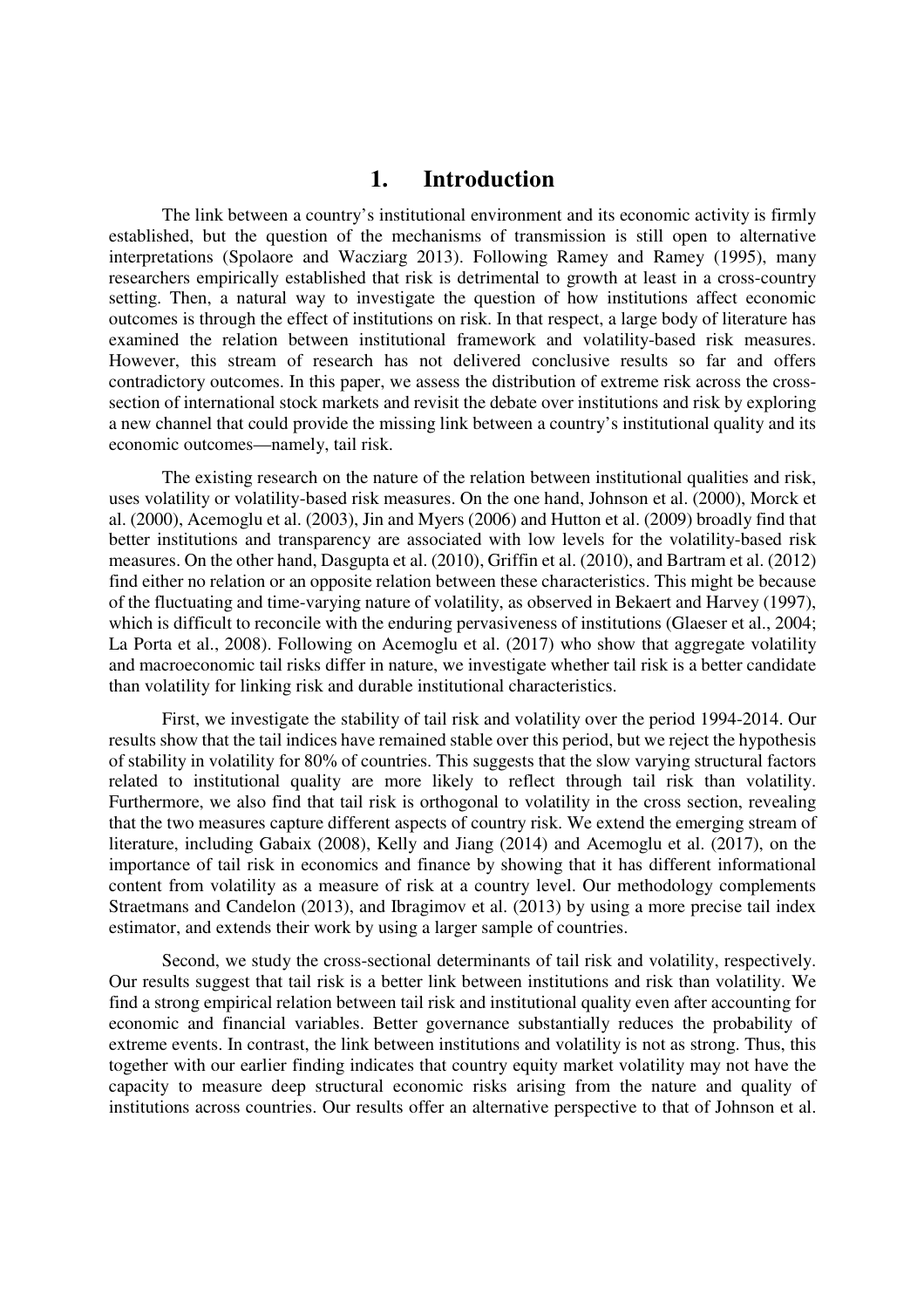(2000), Acemoglu et al. (2003), and Malik and Temple (2009), who focus on the link between volatility and institutions.

The paper proceeds as follows: Section 2 describes the empirical model, the methods for estimating tail risk and the data. Section 3 presents the results and Section 4 concludes.

#### **2. Methods and data**

#### 2.1. Empirical model and sample construction

To test the effect of institutional quality on respectively tail risk and volatility, we estimate the following cross-sectional model:

$$
Riski = \beta0 + \beta1 Institutioni + \beta2 Controli + \varepsiloni
$$
 (1)

where  $Risk_i$  is the risk level of stock market i, alternatively measured by its tail risk or its volatility. *Institution<sub>i</sub>* is the institutional quality variable of country i, *Control<sub>i</sub>* is the vector of control variables of country i, and  $\varepsilon_i$  is the error term.

Our initial data set contains daily returns for all stock market indexes across the world that are consistently available in the Bloomberg database since 1994. We retain this starting date to obtain a sufficient number of markets and daily observations per market, especially among emerging countries. If several indexes are available for one country, we retain the index with the highest number of observations. Japan, the United Kingdom, and the United States have several indexes with the same number of observations, so we keep the most comprehensive index for each of these countries (respectively the Topix, FTSE all-share, and S&P 500 indexes). We keep all available countries and only drop stock markets with fewer than 500 observations. This constitutes an initial sample of 89 countries.

#### 2.2. Estimating the tail exponents

Estimating tail risk is an arduous task. Several methods exist for estimating the tail exponent, starting with methods such as the log-log linear regression and the Hill estimator (Hill 1975) as well as more recent techniques based on wavelet analysis (Chen et al.  $2018$ )<sup>1</sup>. Unfortunately, they are all very sensitive to the number of observations and require very large dataset for obtaining precise estimates. This raises concerns on the validity of these estimates and makes their use difficult in practice. To address this measurement issue, we take advantage of the fact that we are only interested in the relative ranking and magnitude of the tail risk across countries, and are not concerned by the absolute value of the tail index. Therefore, we can rely on other tools for estimating the relative tail risk. For that, we alternatively assume that returns follow a stable distribution in their tails and estimate the indices with the McCulloch (1986) method instead of using the traditional Hill's (1975) estimator. Through a Monte Carlo simulation, we establish that the McCulloch estimator is much more precise than the traditional Hill estimator at estimating relative tail risk (see Appendix A). The mathematical justification for this approach is based on the result that non-Gaussian stable laws asymptotically converge to power laws in the

<u>.</u>

 $<sup>1</sup>$  Sun et al. (2009) use Levy processes to compute Value at Risk using high frequency data.</sup>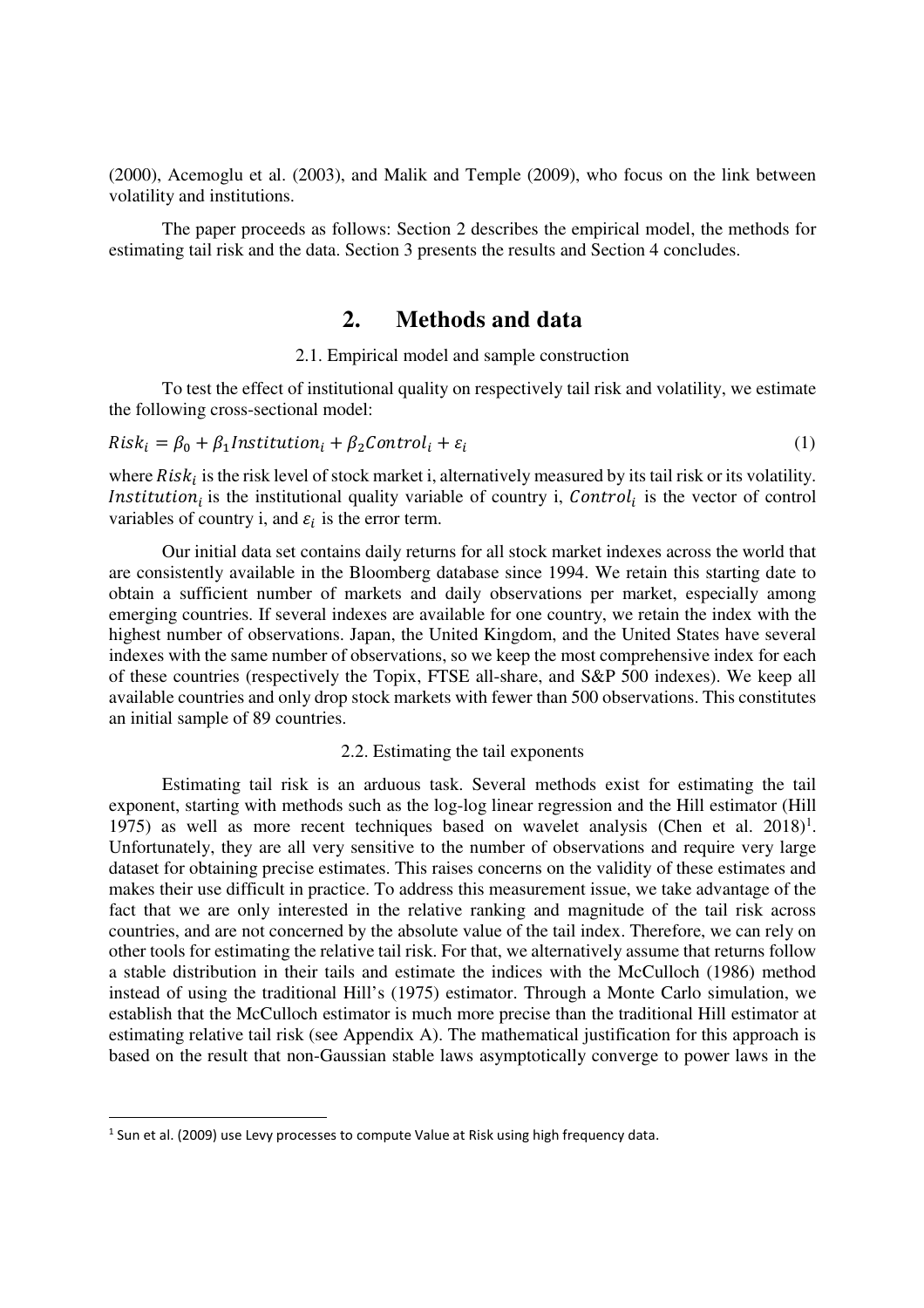tail, and the approximation seems justified in our case, as our focus is on the cross-sectional variation of the tail indices rather than the precise estimation of individual tail exponents.

As our aim is to understand the difference in tail risk across countries, we focus on the country-specific tail risk. We remove systematic or common factors from the country stock market returns and isolate the country-specific components of the tail index. From the various global risk factors presented in the literature of international asset pricing models, we consider the world market portfolio in our study as the common factor. Recognizing the particular exposure of emerging markets to the price of natural resources, we also follow Harvey (1995) and take into account three additional world risk factors that capture the major part of commodity markets. We regress the country stock market returns on the Bloomberg Energy index, the Bloomberg Precious Metals index, the Bloomberg Industrial Metals index, the Bloomberg Agriculture index, and the MSCI All Countries World index. We then use the residuals from this regression to estimate country-specific tail risk<sup>2</sup>.

A lower tail index means fatter tails and, consequently, more tail risk. To make the reading of the tables more intuitive, we define the tail risk coefficient as the negative of the tail index. Then, we perform cross-section regressions using the estimates of the tail risk coefficients as dependent variables on our set of explanatory variables. Table 1 presents the tail risk estimates and the volatility over the period 1994-2014.

| Country name    |         | Tail risk Volatility | Country name Tail risk Volatility |         |       | Country name               |         | Tail risk Volatility |
|-----------------|---------|----------------------|-----------------------------------|---------|-------|----------------------------|---------|----------------------|
| Argentina       | $-1.46$ | 0.019                | India                             | $-1.57$ | 0.014 | Philippines                | $-1.61$ | 0.014                |
| Australia       | $-1.69$ | 0.009                | Indonesia                         | $-1.48$ | 0.015 | Poland                     | $-1.46$ | 0.015                |
| Austria         | $-1.7$  | 0.011                | Ireland                           | $-1.61$ | 0.011 | Portugal                   | $-1.58$ | 0.009                |
| <b>Bahrain</b>  | $-1.42$ | 0.006                | Israel                            | $-1.59$ | 0.012 | Qatar                      | $-1.17$ | 0.016                |
| Bangladesh      | $-1.18$ | 0.014                | Italy                             | $-1.52$ | 0.010 | Romania                    | $-1.46$ | 0.017                |
| Belgium         | $-1.63$ | 0.009                | Ivory Coast                       | $-1.27$ | 0.008 | Russia                     | $-1.45$ | 0.023                |
| <b>Botswana</b> | $-1.01$ | 0.006                | Kazakhstan                        | $-1.12$ | 0.026 | Saudi Arabia               | $-1.33$ | 0.011                |
| <b>Brazil</b>   | $-1.61$ | 0.020                | Kenya                             | $-1.46$ | 0.009 | Singapore                  | $-1.57$ | 0.010                |
| <b>Bulgaria</b> | $-1.36$ | 0.016                | Korea, South                      | $-1.44$ | 0.016 | Slovakia                   | $-1.2$  | 0.015                |
| Canada          | $-1.7$  | 0.007                | Kuwait                            | $-1.47$ | 0.009 | Slovenia                   | $-1.42$ | 0.012                |
| Chile           | $-1.74$ | 0.007                | Laos                              | $-1.34$ | 0.013 | South Africa               | $-1.64$ | 0.010                |
| China           | $-1.46$ | 0.019                | Latvia                            | $-1.46$ | 0.010 | Spain                      | $-1.66$ | 0.010                |
| Colombia        | $-1.49$ | 0.013                | Lebanon                           | $-1.21$ | 0.011 | Sweden                     | $-1.61$ | 0.011                |
| Costa Rica      | $-0.68$ | 0.018                | Malaysia                          | $-1.39$ | 0.012 | Switzerland                | $-1.63$ | 0.009                |
| Croatia         | $-1.45$ | 0.011                | Malta                             | $-1.26$ | 0.009 | Taiwan                     | $-1.51$ | 0.013                |
| Cyprus          | $-1.45$ | 0.022                | <b>Mauritius</b>                  | $-1.35$ | 0.008 | Tanzania                   | $-1.02$ | 0.007                |
| Czech Republic  | $-1.59$ | 0.012                | Mexico                            | $-1.53$ | 0.012 | Thailand                   | $-1.46$ | 0.015                |
| Denmark         | $-1.69$ | 0.010                | Mongolia                          | $-1.07$ | 0.044 | <b>Trinidad and Tobago</b> | $-1.12$ | 0.003                |

This table reports the tail risk estimates and the volatility estimates over the period 1994-2014.

**Table 1.** Tail risk and volatility.

.<br>-

<sup>2</sup> Five countries display tail indices below one, implying distributions with infinite means, which is not reliable. To deal with these measurement issues, we only consider McCulloch tail indices above one.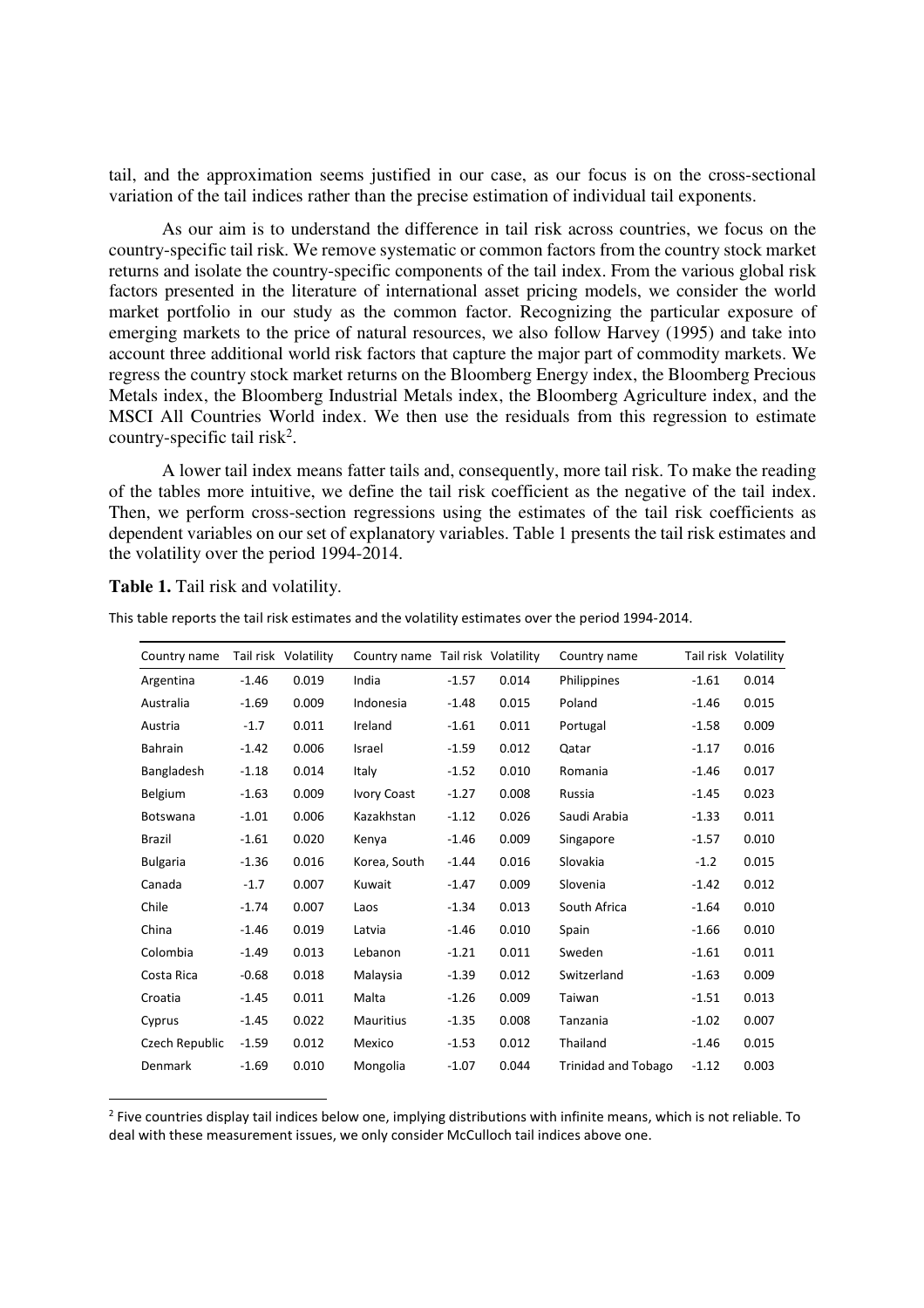| Country name |         | Tail risk Volatility | Country name Tail risk Volatility |         |       | Country name         |         | Tail risk Volatility |
|--------------|---------|----------------------|-----------------------------------|---------|-------|----------------------|---------|----------------------|
| Ecuador      | $-0.5$  | 0.014                | Morocco                           | $-1.42$ | 0.007 | Tunisia              | $-1.61$ | 0.006                |
| Egypt        | $-1.47$ | 0.014                | Namibia                           | $-1.71$ | 0.012 | Turkey               | $-1.47$ | 0.024                |
| Estonia      | $-1.32$ | 0.014                | <b>Netherlands</b>                | $-1.56$ | 0.009 | Ukraine              | $-1.35$ | 0.020                |
| Finland      | $-1.47$ | 0.015                | New Zealand                       | $-1.69$ | 0.011 | United Arab Emirates | $-1.47$ | 0.017                |
| France       | -1.67   | 0.009                | Nigeria                           | $-1.39$ | 0.010 | United Kingdom       | $-1.7$  | 0.007                |
| Germany      | $-1.61$ | 0.010                | Norway                            | $-1.67$ | 0.011 | <b>United States</b> | $-1.55$ | 0.006                |
| Ghana        | -0.75   | 0.010                | Oman                              | $-1.2$  | 0.009 | Venezuela            | $-1.34$ | 0.017                |
| Greece       | $-1.55$ | 0.016                | Pakistan                          | $-1.38$ | 0.015 | Vietnam              | $-1.46$ | 0.015                |
| Hong Kong    | $-1.47$ | 0.015                | Palestine                         | $-1.17$ | 0.013 | Zambia               | $-0.98$ | 0.013                |
| Hungary      | $-1.66$ | 0.015                | Panama                            | $-0.97$ | 0.006 |                      |         |                      |
| Iceland      | $-1.44$ | 0.010                | Peru                              | $-1.53$ | 0.012 |                      |         |                      |

#### 2.3. Explanatory variables

These are of two types of explanatory variables: those that deal with the economic and financial environment and those that deal with the quality of institutions. The first group of variables can be interpreted as barriers that lead to differences in stock market returns.

As Glaeser et al. (2004) note, when countries become richer, they are likely to improve their institutions. We therefore control for the log of GDP per capita in all regressions. In addition, countries with less developed financial systems tend to have larger market-wide fluctuations. Higher stock market synchronicity is a possible reason for these fluctuations (Morck et al., 2000). Weak financial development can also represent a barrier to market integration and explain crosssectional variations in tail risk. Consequently, we use market capitalization as a percentage of GDP and stocks traded as a percentage of GDP to capture the degree of stock market development. Infrequent trading and insufficient liquidity are other sources of possible wide fluctuations. Stocks traded as a percentage of market capitalization (stock turnover ratio) control for the activity and liquidity of the market. These three variables provide information about the maturity of the financial system. All else being equal, we expect that more mature markets function more smoothly and have a lower tail risk. Finally, we take the log of number of stocks to control for the higher diversification of larger markets due to the law of large numbers.

We also include the trade-to-GDP ratio, which controls for the country's economic openness. External shocks can generate additional risk, and more opened countries could have a higher tail risk. Last, we consider financial openness and use the Chinn and Ito (2008) index. Financial liberalization could improve international risk sharing and help reduce tail risk. Conversely, it could provoke abrupt capital movements and increase extreme risk.

We are concerned with the dynamic aspects of institutional structure and the enduring set of meta-institutions rather than the changing set of economic institutions. Measuring the quality of this institutional framework is challenging, and many studies have relied on expert opinions or polls to estimate institutional quality. However, these subjective indicators are prone to measurement errors and represent an outcome of the country's situation more than its intrinsic features (Glaeser et al. 2004). To circumvent this difficulty, we rely on a more objective de jure measures of institutional quality. We use the polity IV "constraints on executive" variable from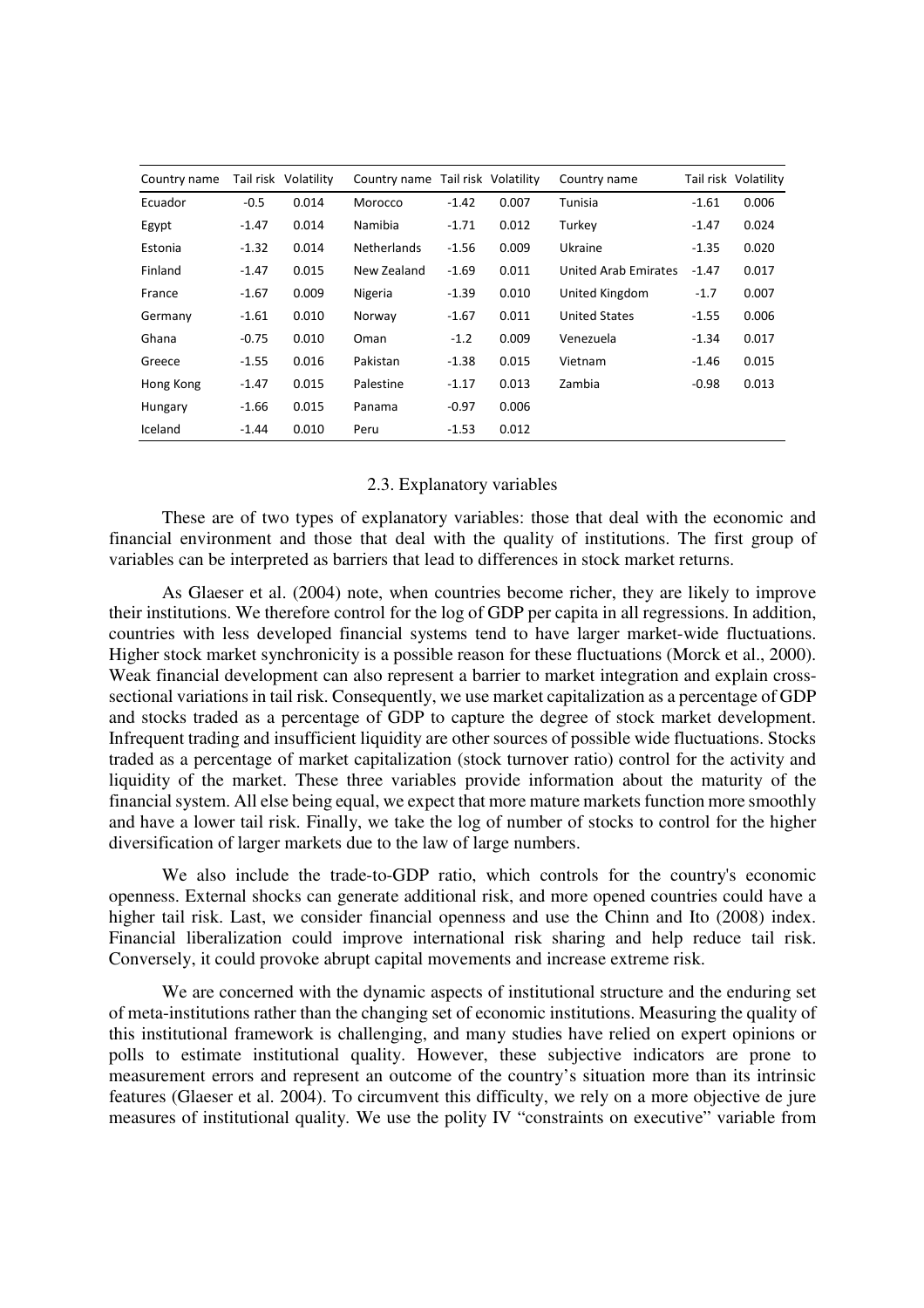Marshall et al. (2015). However, even though this indicator theoretically offer better measures of the quality of institutions, it may not give a reliable picture of the institutional environment, if not actually and properly enforced. Addressing this problem, Chong et al. (2014) developed an indicator based on the quality of the universal postal service across 159 countries. They show that this measure represents an objective and actual proxy for measuring government efficiency. We retain this indicator as an objective measure of institutional quality. Finally, we also consider Kaufmann et al.'s (2010; hereinafter KKM) government effectiveness indicator as subjective measures of institutional quality.

Table 2 gives the summary statistics. Table B.1 in the appendix gives the sources of the variables.

**Table 2.** Summary statistics for tail risk, economic and financial variables, and institutional quality variables.

This table reports summary statistics for risk dependent variables (panel A), economic and financial variables (panel B), and objective and subjective institutional quality variables (panels C and D). All variables are defined in the appendix.

|                                                              | Number of                                 | Sample  | Sample    | Sample      | Sample |  |  |  |  |
|--------------------------------------------------------------|-------------------------------------------|---------|-----------|-------------|--------|--|--|--|--|
|                                                              | countries                                 | mean    | standard  | min         | max    |  |  |  |  |
|                                                              |                                           |         | deviation |             |        |  |  |  |  |
|                                                              | <b>Panel A: Risk</b>                      |         |           |             |        |  |  |  |  |
| Tail risk                                                    | 89                                        | $-1.37$ | 0.23      | $-1.66$     | $-0.5$ |  |  |  |  |
| Volatility                                                   | 89                                        | 0.012   | 0.005     | 0.003       | 0.044  |  |  |  |  |
|                                                              | Panel B: Economic and financial variables |         |           |             |        |  |  |  |  |
| Log GDP per capita                                           | 88                                        | 9.14    | 1.32      | 6.36        | 11.33  |  |  |  |  |
| Log trade to GDP                                             | 87                                        | 4.36    | 0.51      | 3.13        | 5.93   |  |  |  |  |
| Financial openness                                           | 87                                        | 0.94    | 1.34      | $-1.34$     | 2.44   |  |  |  |  |
| Log number of listed stocks                                  | 86                                        | 5.12    | 1.49      | 2.14        | 8.72   |  |  |  |  |
| Log stock turnover                                           | 86                                        | 3.35    | 1.19      | 0.87        | 5.36   |  |  |  |  |
| Log market capitalization to GDP                             | 86                                        | 3.6     | 0.92      | 1.54        | 5.89   |  |  |  |  |
| Log stocks traded to GDP                                     | 86                                        | 2.31    | 1.87      | $-1.98$     | 5.69   |  |  |  |  |
| <b>Panel C:</b> Objective measures of institutional quality  |                                           |         |           |             |        |  |  |  |  |
| Postal service efficiency                                    | 87                                        | 0.7     | 0.3       | $\mathbf 0$ | 1      |  |  |  |  |
| <b>Executive Constraints</b>                                 | 85                                        | 5.6     | 1.73      | 1           | 7      |  |  |  |  |
| <b>Panel D:</b> Subjective measures of institutional quality |                                           |         |           |             |        |  |  |  |  |
| Government effectiveness                                     | 88                                        | 0.53    | 0.89      | $-1.02$     | 2.13   |  |  |  |  |

## **3. Results**

#### 3.1. Tail risk versus volatility risk

Many of the countries in our sample experienced significant financial liberalization in the course of the sample period. This may have had an effect on the evolution of risk over time, and we analyze the time variation of respectively volatility risk and tail risk, alongside with the time variation of institutions over the two sub-periods 1994–2003 and 2004–2014. We test the stability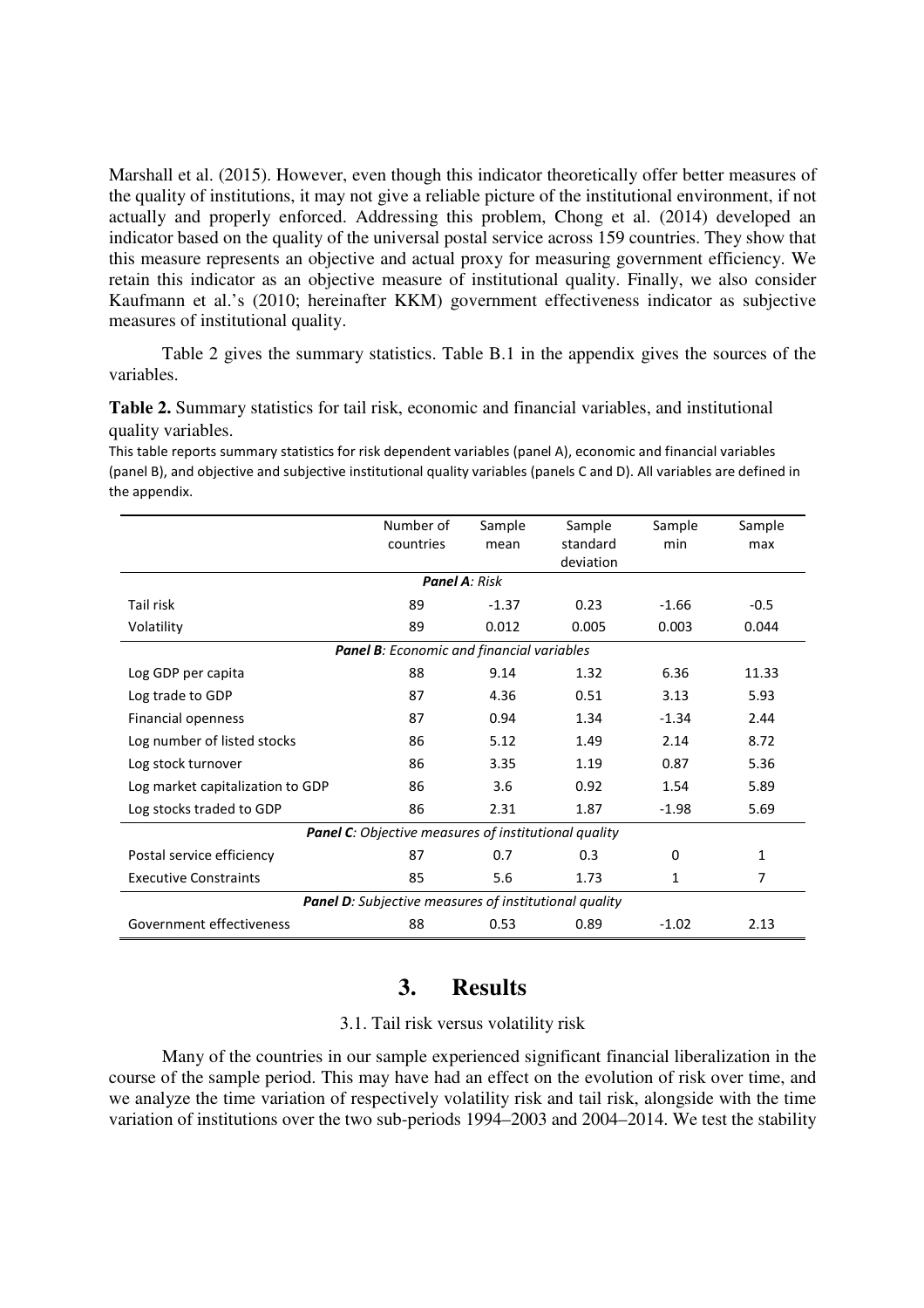of tail risk using Phillips and Loretan's (1990) structural change procedure. For volatility risk, we use Levene's test, which is robust to departure from normality. In order to reduce the risk that our results be driven by a lack of power of the tests, we retain a significance criterion of 20%. Results are presented in Table 3.

The hypothesis of tail index stability cannot be rejected at this large 20% level for 81% of the countries and for most countries, p-values are well above that threshold. Thus, we can conclude with some confidence that tail risk remained stable during our sample period even though there was substantial transformation in emerging stock markets at that time. This is in line with Straetmans and Candelon (2013), who empirically test for structural changes in extreme risk on a large set of asset classes across various international markets and do not detect any breaks except for a few emerging currency tails. Focusing on foreign exchange markets, Ibragimov et al. (2013) find similar results. This suggests that long horizon tail risk, while potentially time-variant, exhibits slow variation and is likely to be related to deeper structural factors. We also test the stability of the institutional quality over the sub-periods 1994–2003 and 2004–2014 using the executive constraints variable as objective measure of the institutions. As for tail risk, we find that almost eighty percent of countries exhibit a stable institutional environment at the large threshold of twenty percent.

Conversely, stock market volatility exhibited considerable variability during our sample period. We reject the hypothesis of equality of historical standard deviation between 1994–2003 and 2004–2014 at the conservative level of 1% level for 80% of the countries in our sample. For most countries, stock market volatility in the 2000s differed markedly from the volatility of the 1990s. This result is in line with the extensive body of literature that deals with the long-term dynamics of equity volatility. For emerging countries, this result can be partly due to capital market liberalization and the subsequent market integration (Bekaert and Harvey 1997). It can also explain why Acemoglu et al. (2003), who find a robust relation between the quality of institution and the standard deviation of GDP per capita over a 27-year period (1970–1997), cannot replicate these results over the 10-year period of the 1990s.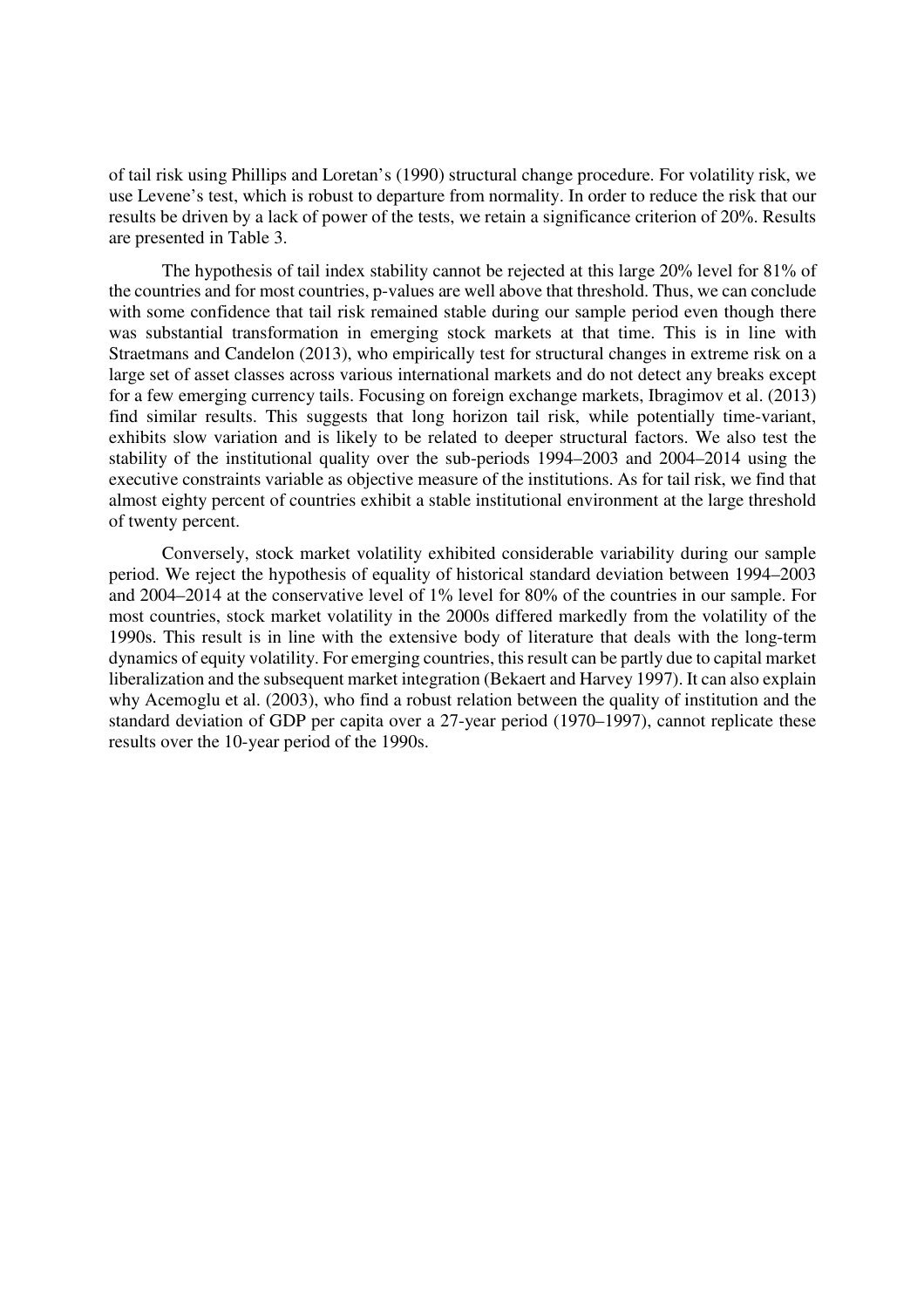This table reports the p-values of the test for the equality across time of respectively the tail risk based on the Phillips and Loretan's (1990) test of equality of tail index, the variance based on the Levene test of equal variance and the institutional quality based on the *t* test. Institutional quality is measured by the executive constraints variable. Fourteen countries have not enough observations for estimating the tail index during the 1994–2003 period, and are not reported here. \*\*\* p<0.01, \*\* p<0.05, \* p<0.1.

|                 | P-values   |             |               | P-values               |            |             |               |
|-----------------|------------|-------------|---------------|------------------------|------------|-------------|---------------|
| Country         | Tail risk  | Variance    | Institutional | Country                | Tail risk  | Variance    | Institutional |
|                 |            |             | quality       |                        |            |             | quality       |
| Argentina       | 0.920      | $0.000***$  | $0.007***$    | Mauritius              | 0.688      | $0.000***$  | 1.000         |
| Australia       | $0.049**$  | $0.000***$  | 1.000         | Mexico                 | 0.944      | $0.000***$  | $0.022**$     |
| Austria         | 0.912      | $0.010***$  | 1.000         | Mongolia               | 0.597      | $0.000***$  | 1.000         |
| Belgium         | 0.495      | $0.000***$  | 1.000         | Morocco                | 0.149      | $0.000***$  | $0.017**$     |
| <b>Brazil</b>   | 0.449      | $0.000***$  | 1.000         | Netherlands            | 0.777      | $0.000***$  | 1.000         |
| <b>Bulgaria</b> | 0.315      | $0.000***$  | 1.000         | New Zealand            | 0.967      | $0.000***$  | 1.000         |
| Canada          | 0.857      | 0.407       | 1.000         | Nigeria                | 0.737      | $0.000***$  | N/A           |
| Chile           | 0.416      | $0.000***$  | 1.000         | Norway                 | 0.667      | 0.598       | 1.000         |
| China           | 0.498      | $0.000***$  | 1.000         | Oman                   | 0.545      | $0.000***$  | 1.000         |
| Colombia        | 0.938      | 0.580       | 0.343         | Pakistan               | 0.212      | $0.000***$  | 0.520         |
| Costa Rica      | 0.364      | $0.074*$    | 1.000         | Panama                 | 0.700      | $0.001***$  | 1.000         |
| Cyprus          | 0.185      | $0.004***$  | 1.000         | Peru                   | 0.269      | 0.329       | N/A           |
| Czech Republic  | 0.508      | $0.048**$   | 1.000         | Philippines            | 0.491      | $0.000***$  | 1.000         |
| Denmark         | 0.750      | $0.004***$  | 1.000         | Poland                 | 0.392      | $0.000***$  | 0.343         |
| Ecuador         | $0.042**$  | $0.000***$  | $0.000***$    | Portugal               | 0.926      | 0.178       | 1.000         |
| Egypt           | $0.058*$   | $0.000***$  | N/A           | Qatar                  | 0.110      | 0.760       | 1.000         |
| Finland         | 0.331      | $0.000***$  | 1.000         | Romania                | 1.000      | $0.000***$  | $0.000***$    |
| France          | 0.607      | $0.000***$  | 1.000         | Russia                 | 0.984      | $0.000***$  | 0.224         |
| Germany         | 0.513      | $0.000***$  | 1.000         | Saudi Arabia           | $0.002***$ | $0.000***$  | 1.000         |
| Greece          | 0.874      | $0.023**$   | 1.000         | Singapore              | 0.577      | $0.000***$  | 1.000         |
| Hong Kong       | 0.681      | $0.000***$  | N/A           | Slovakia               | 0.252      | $0.000***$  | $0.036**$     |
| Hungary         | 0.490      | $0.002***$  | 1.000         | Slovenia               | 0.671      | $0.000***$  | 1.000         |
| Iceland         | 0.808      | $0.000***$  | N/A           | South Africa           | 0.666      | $0.001***$  | 1.000         |
| India           | 0.391      | $0.000***$  | 1.000         | Spain                  | 0.389      | $0.000***$  | 1.000         |
| Indonesia       | 0.143      | $0.000***$  | $0.010**$     | Sri Lanka              | 0.294      | 0.140       | $0.031**$     |
| Ireland         | 0.463      | $0.000***$  | 1.000         | Sweden                 | 0.483      | $0.000$ *** | 1.000         |
| Israel          | 0.129      | $0.000***$  | 1.000         | Switzerland            | 0.842      | $0.000***$  | 1.000         |
| Italy           | 0.347      | $0.000***$  | 1.000         | Taiwan                 | 0.746      | $0.000***$  | $0.000***$    |
| Jamaica         | 0.385      | $0.000***$  | 1.000         | Thailand               | 0.592      | $0.000***$  | $0.000***$    |
| Japan           | 0.692      | $0.000$ *** | 1.000         | <b>Trinidad Tobago</b> | 0.740      | $0.000***$  | 1.000         |
| Jordan          | $0.000***$ | $0.000***$  | 1.000         | Tunisia                | 0.973      | 0.662       | N/A           |
| Kazakhstan      | $0.002***$ | $0.038**$   | 0.343         | Turkey                 | 0.231      | $0.000***$  | 0.166         |
| Kenya           | 0.411      | $0.001***$  | $0.000***$    | Ukraine                | 0.726      | $0.000***$  | $0.039**$     |
| Korea, South    | 0.243      | $0.000***$  | 1.000         | United Kingdom         | 0.390      | $0.000***$  | 1.000         |
| Latvia          | 0.506      | 0.488       | 1.000         | <b>United States</b>   | $0.053*$   | 0.472       | 1.000         |
| Lebanon         | 0.769      | $0.000***$  | N/A           | Venezuela              | $0.077*$   | $0.000***$  | $0.000***$    |
| Malaysia        | 0.603      | $0.000***$  | $0.003***$    | Zambia                 | 0.196      | $0.000***$  | 1.000         |
| Malta           | 0.807      | $0.000***$  | N/A           |                        |            |             |               |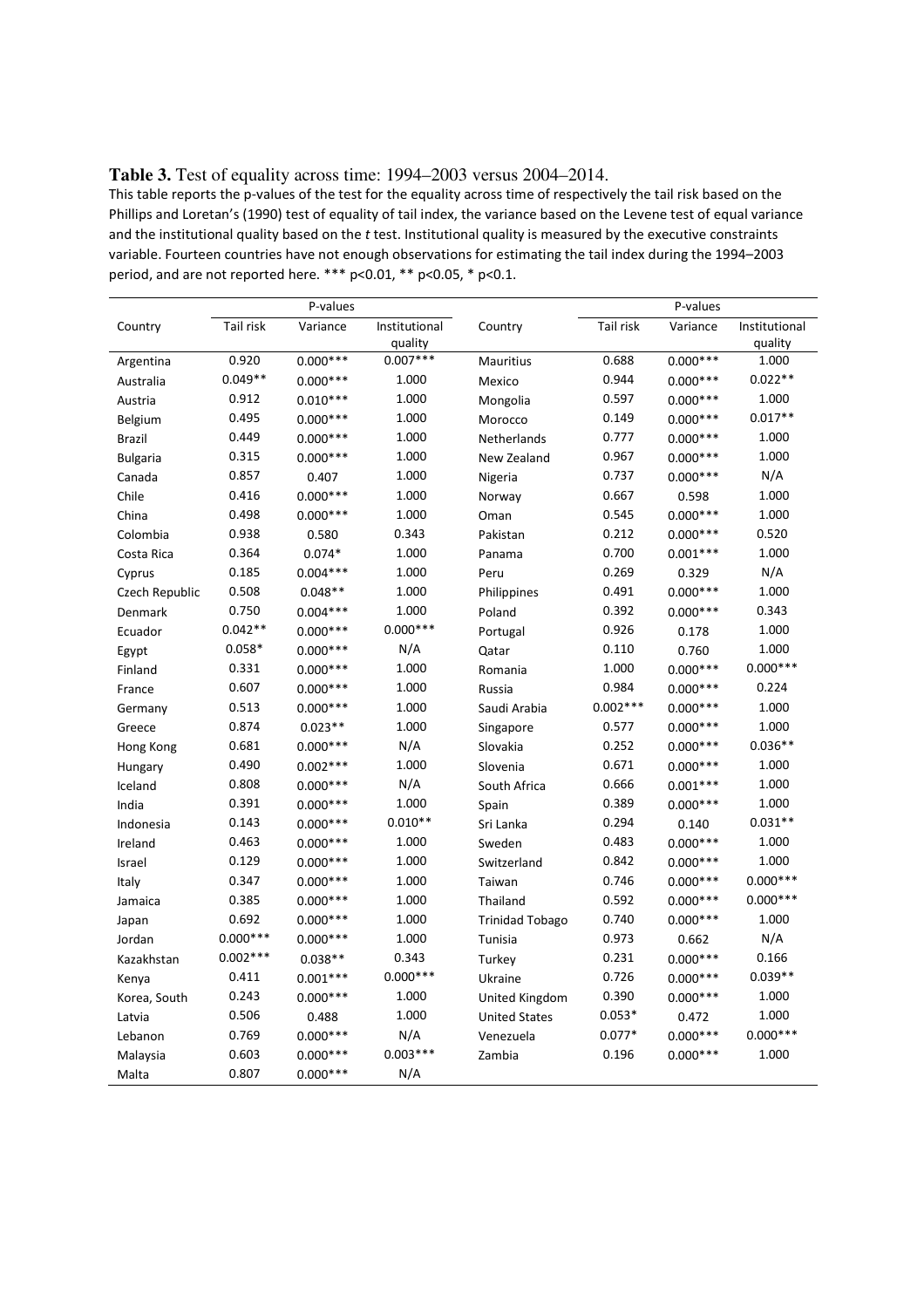Figure 1 shows the scatter plots between the tail risk estimates and volatility estimates over the full sample period for the countries in our sample and excluding the outliers<sup>3</sup>. The R-square for these scatter plots is 5%, suggesting that in a cross-sectional setting, volatility and tail risk are orthogonal to each other, thus indicating that tail risk is quite distinct from volatility. This empirical finding provides further justification for our cross-sectional analysis of tail risk on its own. Taken together, these findings show that the behavior of tail risk is very different from that of volatility in our sample period. This result conforms to Acemoglu et al. (2017) who show that aggregate volatility and macroeconomic tail risks differ in nature. Our findings on the orthogonality of tail risk and volatility and the higher persistence of tail risk are in line with those of Bollerslev and Todorov (2011) who also find that tail risk is compensated differently from variance. The timevarying measure of volatility is not the same in nature as deep structural factors that drive institutions. The latter conform better to the more stable nature of tail risk, which manifests occasionally through extreme events.



**Fig. 1.** Scatter plots for the tail risk estimates and the volatility estimates

3.2. Cross-sectional determinants of tail risk

We use a cross-sectional regression because the tail risk estimate, which is the dependent variable, requires observations gathered over a long time horizon and because some variables do not vary much over time. In estimating eq. (1), it is possible that our institutional variables are endogenous due to either a problem of omitted variables or model misspecification. Endogeneity could also be caused by a problem of simultaneity, if the quality of the institutions is jointly determined with extreme risks, or reverse causality, if countries more prone to extreme events adopted certain types of institutions. Finally, it could arise from measurement errors because of the difficulty in precisely estimating institutional quality. We address these issues by implementing an instrumental variable (IV) technique. In our case, we have two sets of institutional measures that are potentially endogenous: objective and subjective. The source of their endogeneity certainly differs between the two sets, particularly because the subjective KKM variable may be more exposed to measurement errors. Therefore, we do not use the same instruments for objective and subjective measures of institutions.

.<br>-

<sup>&</sup>lt;sup>3</sup> Based on the Cook's distance cut-off of 4/n, we identified Botswana, Kazakhstan, Mongolia, Tanzania and Trinidad and Tobago as outliers.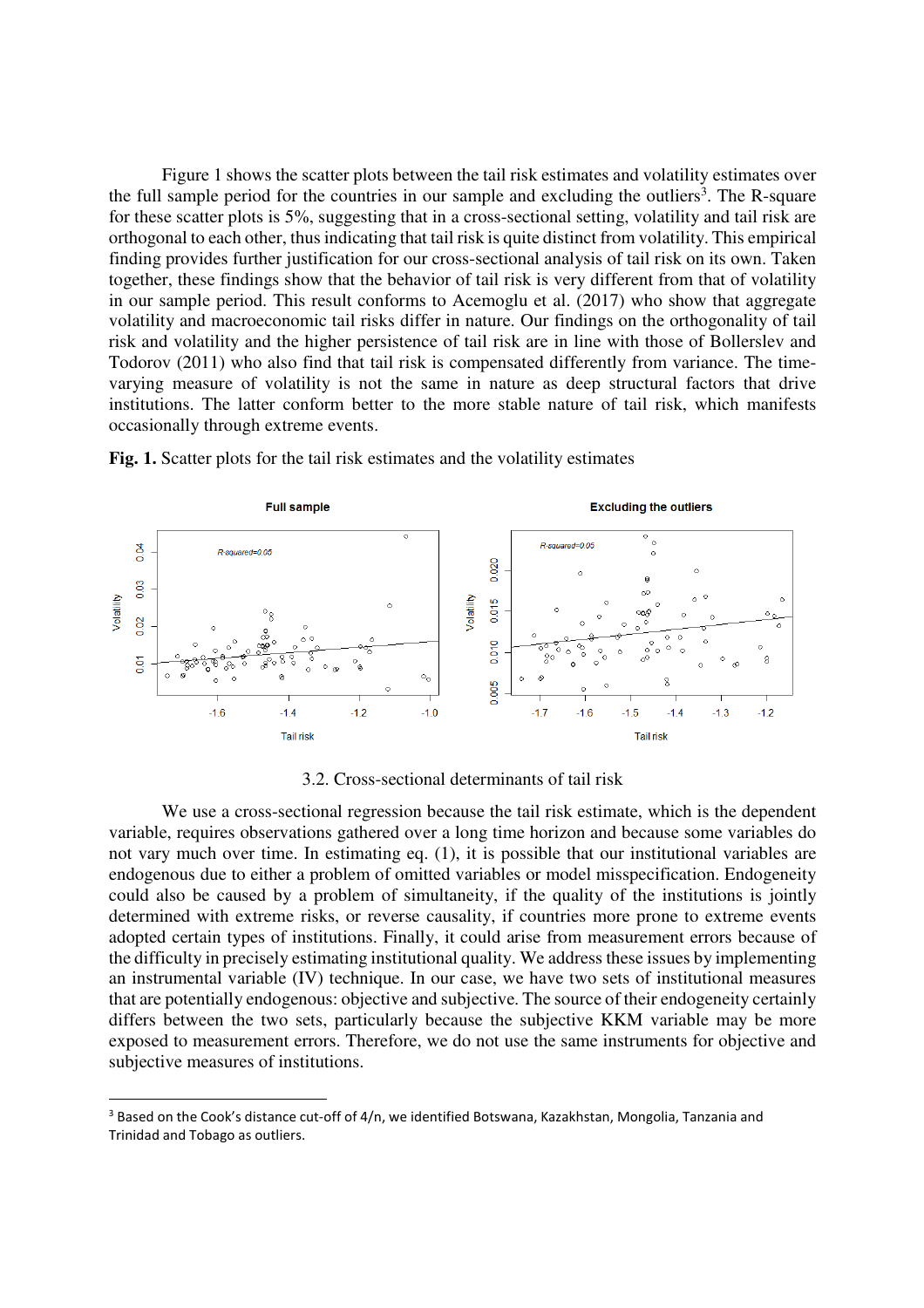Although the debate about the respective influence of geographic endowments versus human capital on economic growth is not yet settled, the literature shows a relation between these factors and the institutional quality of a country, either direct or indirect. We borrow from this literature to find IVs that satisfy the conditions of being highly related to the objective measures of institutional quality and satisfying the exclusion restriction. The geographic size of a country is the first potential instrument that we consider. Following Olsson and Hanson (2011), we argue that the larger a country, the more difficult it is to implement good institutions equally over the total area of the country. The second instrument that we retain is the share of descendants of Europeans, in line with Putterman and Weil (2010). The argument follows Acemoglu et al.'s (2001) line of reasoning. Europeans who settled in regions with a favorable biogeographic environment developed a good institutional framework, whereas European settlers in an unfavorable biogeographic environment implemented bad and extractive institutions. Therefore, the share of European descendants is likely to determine the quality of institutions. We apply standard overidentification tests and find that the excluded instruments are independent of the error process.

Regarding the subjective measure of institutions, the first instrument that we retain is the number of years elapsed since the adoption of agriculture, in line with Putterman and Weill (2010). Following Putterman (2008), we argue that the timing of transitions to agriculture influences the capacity of communities to organize as states and to invent good institutional models, through the accumulation of "statehood experience." We also consider the percentage of land area in temperate zones as instrument. Rodrik et al. (2004) show that geographic endowments such as temperate versus tropical location determine the quality of institutions but do not affect economic output directly. Table 4 presents the results of the first-stage IV regression. All our instruments have Fstatistics above ten and successfully pass the Stock and Yogo's (2005) Wald test criteria at the 5% level.

| First-stage regression of institutions on instrumental variables |                              |                                   |                                           |  |  |  |  |  |
|------------------------------------------------------------------|------------------------------|-----------------------------------|-------------------------------------------|--|--|--|--|--|
|                                                                  | (2)                          | (3)                               |                                           |  |  |  |  |  |
| Instrumented variables (institutions)                            | Postal service<br>efficiency | Executive<br>Constraints<br>dummy | Government<br>Effectiveness<br><b>KKM</b> |  |  |  |  |  |
| Instrumental variables                                           |                              |                                   |                                           |  |  |  |  |  |
| Share of descendants of Europeans                                | $0.257***$                   | $2.159***$                        |                                           |  |  |  |  |  |
|                                                                  | (0.053)                      | (0.584)                           |                                           |  |  |  |  |  |
| Land area, in square $km (x10^{-5})$                             | $-3.370**$                   | $-16.5***$                        |                                           |  |  |  |  |  |
|                                                                  | (1.420)                      | (3.910)                           |                                           |  |  |  |  |  |
| Years since adoption of agriculture $(x10^{-4})$                 |                              |                                   | $-0.936***$                               |  |  |  |  |  |
|                                                                  |                              |                                   | (0.210)                                   |  |  |  |  |  |
| % land area temperate zones                                      |                              |                                   | $0.539***$                                |  |  |  |  |  |
|                                                                  |                              |                                   | (0.148)                                   |  |  |  |  |  |
| Observations                                                     | 79                           | 78                                | 75                                        |  |  |  |  |  |
| First-stage F-statistic                                          | 15.147                       | 13.374                            | 11.959                                    |  |  |  |  |  |
| Stock and Yogo (2005) Wald test criteria at 5%                   | 8.680                        | 8.680                             | 8.680                                     |  |  |  |  |  |
| Over-identification test p-value                                 | 0.161                        | 0.463                             | 0.579                                     |  |  |  |  |  |

**Table 4.** IV (LIML) first-stage regression for various measures of institutions.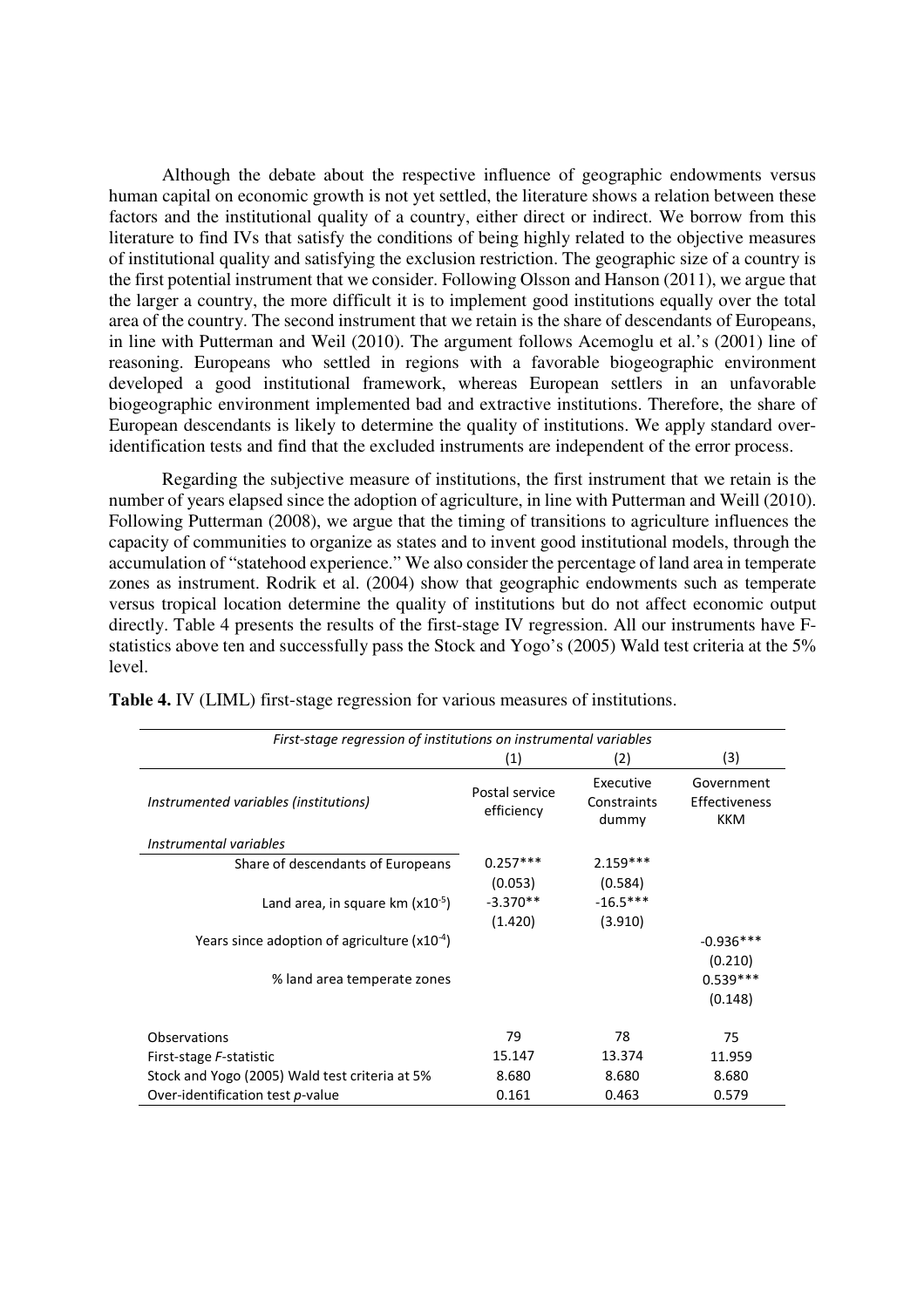To strengthen our case further, we implement the limited information maximum likelihood (LIML) estimation method, which has a lower bias and lower mean square error than the two-stage least squares method if the sample is small (Stock and Yogo, 2005).

The results shown in panel A of Table 5 indicate a strong and significant influence of institutions on tail risk. All measures of institutional quality display a negative significant coefficient at the one-percent level. The marginal effect of institutions on tail risk is very important. For instance, we find that if a country such as Columbia (25th percentile) were to increase its government effectiveness index to the level of Chile (75th percentile), it would reduce by 69% the risk of daily drawdowns of 5% or more.

**Table 5.** IV (LIML) cross-sectional regression on economic, financial, and institutional variables.

This table shows the results of the second-stage regression for various measures of institutions. The dependent variable is the tail risk of returns in Panel A and the volatility in Panel B. The explanatory variables are the economic, financial and institutional variables. Tail risk is defined as the negative of the tail index of returns. The specifications include a constant not reported in the table. Robust standard errors are in parentheses. \*\*\* p<0.01, \*\* p<0.05, \* p<0.1. All variables are defined in the appendix.

|                                    |                                 | Panel A:    |             | Panel B:   |                                  |            |  |
|------------------------------------|---------------------------------|-------------|-------------|------------|----------------------------------|------------|--|
|                                    | dependent variable is tail risk |             |             |            | dependent variable is volatility |            |  |
|                                    | (1)                             | (2)         | (3)         | (4)        | (5)                              | (6)        |  |
| Economic and financial variables   |                                 |             |             |            |                                  |            |  |
| Log GDP per capita                 | $-0.001$                        | $-0.023$    | 0.032       | $0.002**$  | 0.001                            | $0.002**$  |  |
|                                    | (0.027)                         | (0.022)     | (0.029)     | (0.001)    | (0.001)                          | (0.001)    |  |
| Log trade to GDP                   | 0.033                           | 0.011       | $0.108**$   | 0.001      | 0.001                            | $0.003*$   |  |
|                                    | (0.034)                         | (0.036)     | (0.041)     | (0.001)    | (0.001)                          | (0.001)    |  |
| Financial openness                 | 0.016                           | $0.034*$    | $0.037**$   | $-0.001$   | $-0.001$                         | $-0.001$   |  |
|                                    | (0.018)                         | (0.019)     | (0.018)     | (0.001)    | (0.001)                          | (0.001)    |  |
| Log number of listed stocks        | $-0.032*$                       | $-0.003$    | $-0.022$    | 0.001      | $0.001*$                         | 0.001      |  |
|                                    | (0.017)                         | (0.018)     | (0.016)     | (0.001)    | (0.001)                          | (0.001)    |  |
| Log stock turnover                 | $0.219*$                        | $0.263**$   | $0.252**$   | $0.008*$   | $0.008*$                         | $0.008**$  |  |
|                                    | (0.115)                         | (0.118)     | (0.109)     | (0.004)    | (0.004)                          | (0.004)    |  |
| Log market capitalization to GDP   | $0.210*$                        | $0.230**$   | $0.244**$   | 0.004      | 0.004                            | 0.004      |  |
|                                    | (0.113)                         | (0.114)     | (0.108)     | (0.004)    | (0.004)                          | (0.004)    |  |
| Log stocks traded to GDP           | $-0.230**$                      | $-0.287**$  | $-0.235**$  | $-0.006*$  | $-0.007*$                        | $-0.006*$  |  |
|                                    | (0.108)                         | (0.112)     | (0.099)     | (0.004)    | (0.004)                          | (0.004)    |  |
| Objective institutional variables  |                                 |             |             |            |                                  |            |  |
| Postal service efficiency          | $-0.414***$                     |             |             | $-0.012**$ |                                  |            |  |
|                                    | (0.153)                         |             |             | (0.005)    |                                  |            |  |
| Executive constraints dummy        |                                 | $-0.069***$ |             |            | $-0.001*$                        |            |  |
|                                    |                                 | (0.020)     |             |            | (0.001)                          |            |  |
| Subjective institutional variables |                                 |             |             |            |                                  |            |  |
| Government effectiveness KKM       |                                 |             | $-0.228***$ |            |                                  | $-0.005**$ |  |
|                                    |                                 |             | (0.061)     |            |                                  | (0.002)    |  |
| Observations                       | 79                              | 78          | 75          | 79         | 78                               | 75         |  |
| $R^2$                              | 0.328                           | 0.370       | 0.469       | 0.226      | 0.163                            | 0.369      |  |
| Wald $\chi^2$                      | 54.79                           | 59.53       | 67.94       | 32.27      | 28.76                            | 34.80      |  |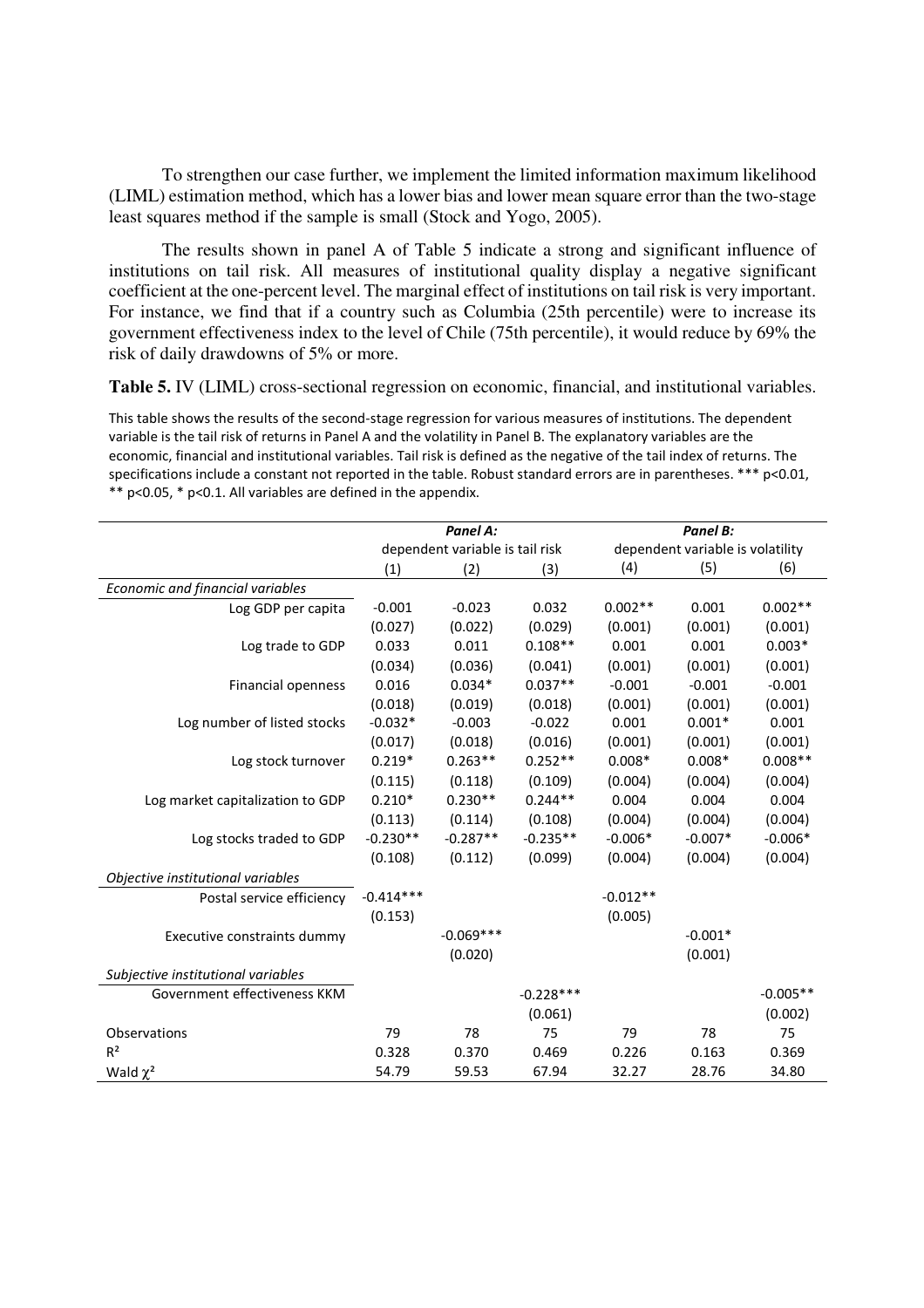Panel B of Table 5 investigates the relation between institutions and the volatility as dependent variable. The coefficient of regression of institutional variables is significantly negative, but only at the five or ten percent level. We find that if a country such as Columbia (25th percentile) were to increase its government effectiveness index to the level of Chile (75th percentile), it would reduce the daily volatility by 44%.

When looking at the Chi square statistics, we find that the goodness of fit of tail risk models (Panel A) is two times larger than those of volatility models (Panel B). Overall, these results show that institutions are an important determinant of risk across countries. This could explain why Ghysels et al. (2016), who do not consider institutional quality among the possible explaining variables, find low explanatory power in their cross-country regression of conditional skewness.

#### 3.3. Robustness checks

In our base model, we exclude the tail index estimates that are beyond the range usually documented in the literature and retain the McCulloch estimates above one. We test the robustness of our results by taking two alternative samples. First, we use the full sample without excluding any tail index estimate. Second, because our initial sample includes frontier and small emerging markets, our results could be driven by infrequent trading. To address this issue, we also use a sample that excludes the first quartile of countries with the lowest stock turnover. The results of these robustness checks are similar to those presented in the previous sections and available on request.

### **4. Conclusion**

This paper examines the link between stock market risk and institutional quality, an unresolved issue in the finance and economics literature. We find that volatility and tail risk are uncorrelated in the cross-section. We find a strong empirical relation between tail risk and the quality of institutions even after accounting for economic and financial variables. Overall, it seems that the institutional quality of country is a structural determinant of its tail risk. Conversely, we find a weaker association between institutional quality and volatility. It appears that institutional quality affects risk more through persistent tail risk and less through time-varying volatility. This may help to explain the conflicting results in the existing literature that uses volatility-based measures of risk.

#### **References**

Acemoglu, D., Johnson, S., Robinson, J. A. (2001) "The colonial origins of comparative development: an empirical investigation" *American Economic Review* **91**(5), 1369-1401.

Acemoglu, D., Johnson, S., Robinson, J., Thaicharoen, Y. (2003) "Institutional causes, macroeconomic symptoms: volatility, crises and growth" *Journal of Monetary Economics* **50**(1), 49-123.

Acemoglu, D., Ozdaglar, A., Tahbaz-Salehi, A. (2017) "Microeconomic origins of macroeconomic tail risks" *American Economic Review* **107**(1), 54-108.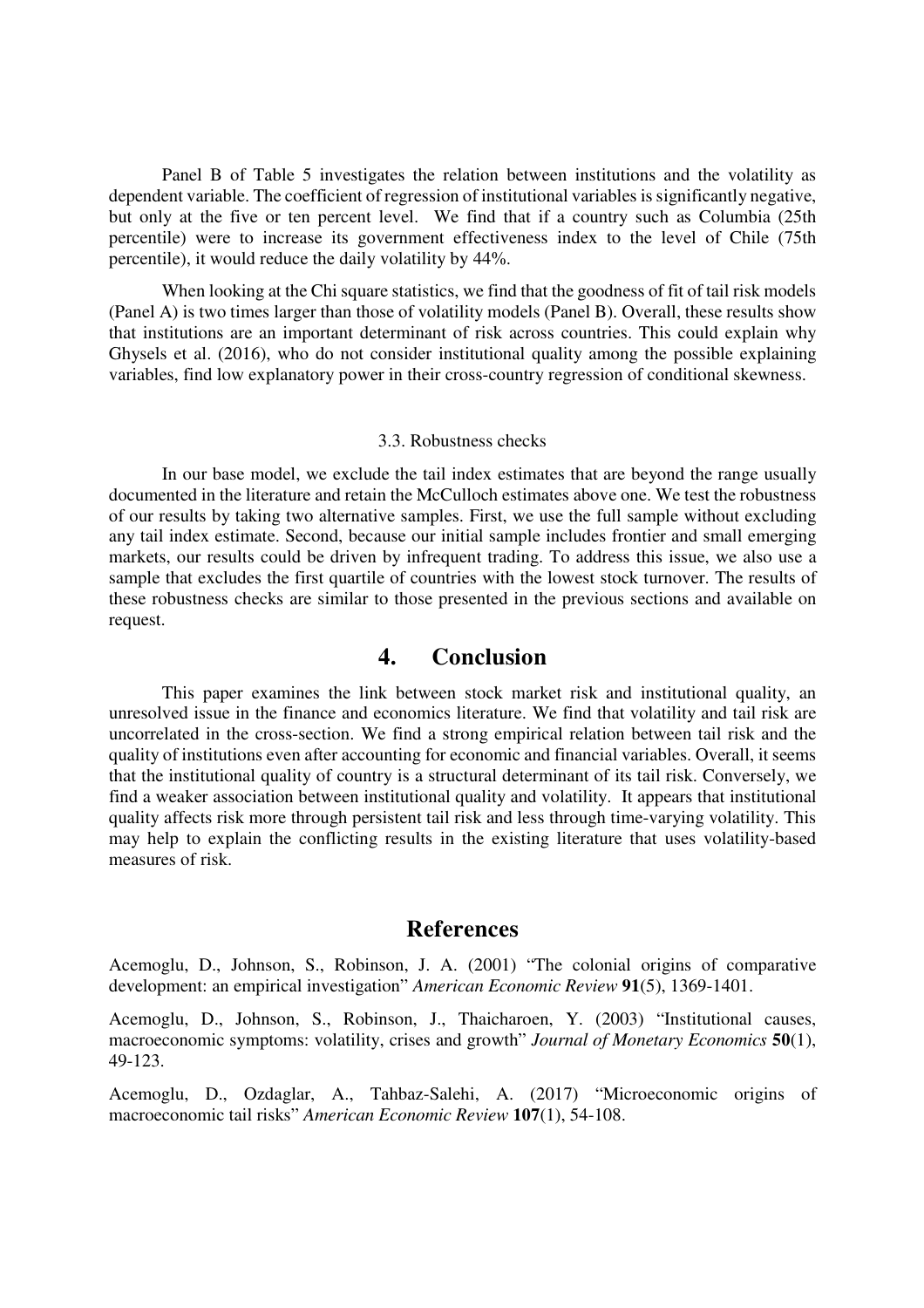Bartram, S. M., Brown, G., Stulz, R. M. (2012) "Why are US stocks more volatile?" *Journal of Finance* **67**(4), 1329-1370.

Bekaert, G., Harvey, C. R. (1997) "Emerging equity market volatility" *Journal of Financial Economics* **43**(1), 29-77.

Bollerslev, T., Todorov, V. (2011) "Tails, fears, and risk premia" *Journal of Finance* **66**(6), 2165- 2211.

Chen, Y. T., Sun, E. W., & Yu, M. T. (2018) "Risk assessment with wavelet feature engineering for high-frequency portfolio trading" *Computational Economics 52*(2), 653-684.

Chinn, M. D., Ito, H. (2008) "A new measure of financial openness" *Journal of Comparative Policy Analysis* **10**(3), 309-322.

Chong, A., La Porta, R., Lopez-de-Silanes, F., Shleifer, A. (2014) "Letter grading government efficiency" *Journal of the European Economic Association* **12**(2), 277-298.

Dasgupta, S., Gan, J., Gao, N. (2010) "Transparency, price informativeness, and stock return synchronicity: theory and evidence" *Journal of Financial and Quantitative Analysis* **45**(5), 1189- 1220.

Gabaix, X. (2008) "Variable rare disasters: a tractable theory of ten puzzles in macro-finance" *American Economic Review* **98**(2), 64-67.

Ghysels, E., Plazzi, A., Valkanov, R. (2016) "Why invest in emerging markets? The role of conditional return asymmetry" *Journal of Finance* **71**(5), 2145-2192.

Glaeser, E. L., La Porta, R., Lopez-de-Silanes, F., Shleifer, A. (2004) "Do institutions cause growth?" *Journal of Economic Growth* **9**(3), 271-303.

Griffin, J. M., Kelly, P. J., Nardari, F. (2010) "Do market efficiency measures yield correct inferences? A comparison of developed and emerging markets" *Review of Financial Studies* **23**(8), 3225-3277.

Harvey, C. R. (1995) "Predictable risk and returns in emerging markets" *Review of Financial Studies* **8**(3), 773-816.

Hill, B. M. (1975) "A simple general approach to inference about the tail of a distribution" *Annals of Statistics* **3**(5), 1163-1174.

Hutton, A. P., Marcus, A. J., Tehranian, H. (2009) "Opaque financial reports, R2, and crash risk" *Journal of Financial Economics* **94**(1), 67-86.

Ibragimov, M., Ibragimov, R., Kattuman, P. (2013) "Emerging markets and heavy tails" *Journal of Banking & Finance* **37**(7), 2546-2559.

Jin, L., Myers, S. C. (2006) "R2 around the world: new theory and new tests" *Journal of Financial Economics* **79**(2), 257-292.

Johnson, S., Boone, P., Breach, A., Friedman, E. (2000) "Corporate governance in the Asian financial crisis" *Journal of Financial Economics* **58**(1), 141-186.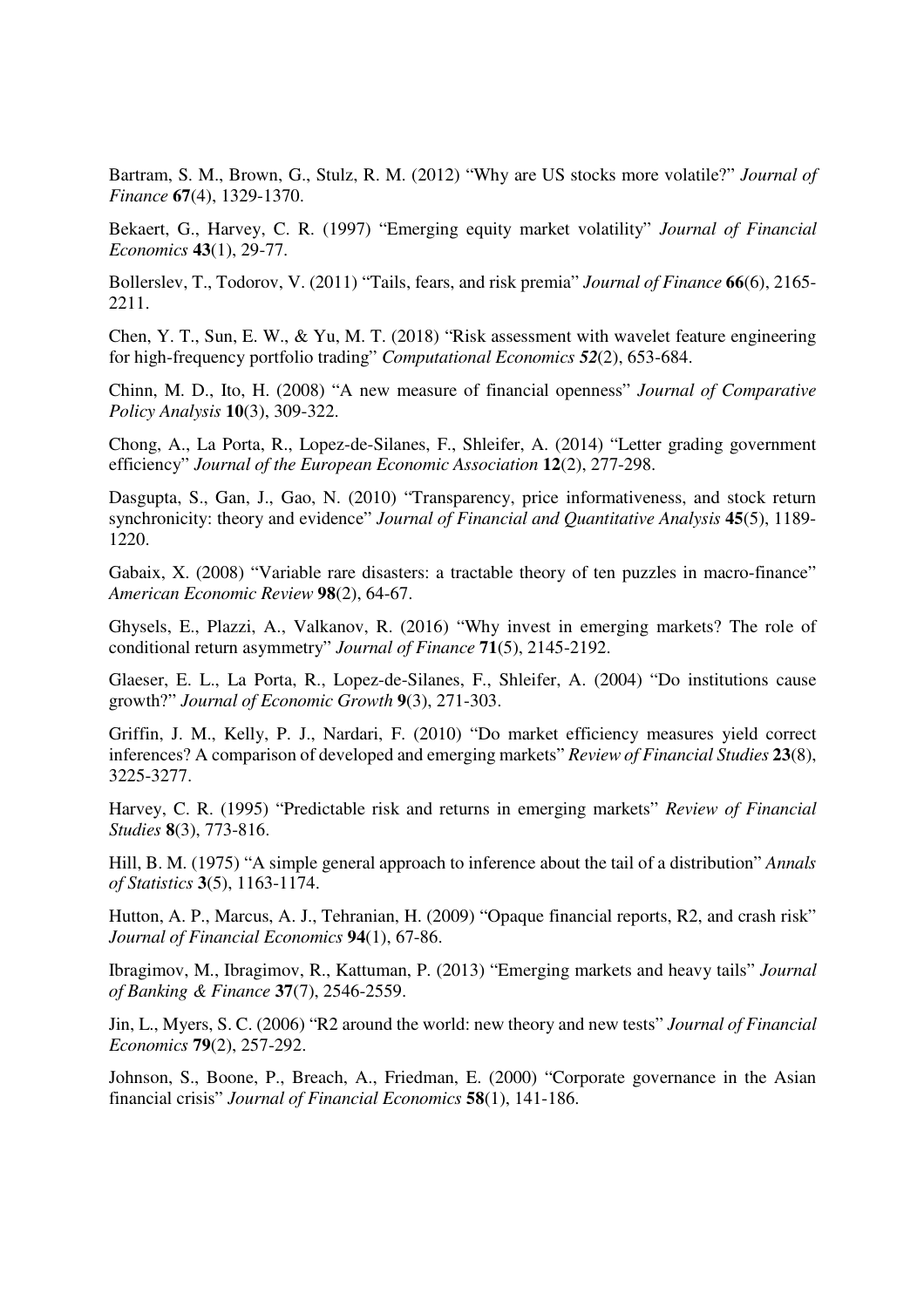Kaufmann, D., Kraay, A., Mastruzzi, M. (2010) "The worldwide governance indicators: methodology and analytical issues" World Bank Policy Research Working Paper number 543.

Kelly, B., Jiang, H. (2014) "Tail risk and asset prices" *Review of Financial Studies* **27**(10), 2841- 2871.

La Porta, R., Lopez-de-Silanes, F., Shleifer, A. (2008) "The economic consequences of legal origins" *Journal of Economic Literature* **46**(2), 285-332.

Malik, A., Temple, J. R. (2009) "The geography of output volatility" *Journal of Development Economics* **90**(2), 163-178.

Marshall, M. G., Gurr, T. R., Jaggers, K. (2015) "*Polity IV project: political regime characteristics and transitions, 1800–2014 dataset*" Center for Systemic Peace.

McCulloch, J. H. (1986) "Simple consistent estimators of stable distribution parameters" *Communications in Statistics-Simulation and Computation* **15**(4), 1109-1136.

Morck, R., Yeung, B., Yu, W. (2000) "The information content of stock markets: why do emerging markets have synchronous stock price movements?" *Journal of Financial Economics* **58**(1), 215- 260.

Olsson, O., Hansson, G. (2011) "Country size and the rule of law: Resuscitating Montesquieu" *European Economic Review* **55**(5), 613-629.

Phillips, P. C., Loretan, M. (1990) "Testing covariance stationarity under moment condition failure with an application to common stock returns" *Cowles Foundation for Research in Economics*  number 947, Yale University.

Putterman, L. (2008) "Agriculture, diffusion and development: ripple effects of the neolithic revolution" *Economica* **75**(300), 729-748.

Putterman, L., Weil, D.N. (2010) "Post-1500 population flows and the long-run determinants of economic growth and inequality" *Quarterly Journal of Economics* **125**(4), 1627-1682.

Ramey, G., Ramey, V. A. (1995) "Cross-country evidence on the link between volatility and growth" *American Economic Review* **85**(5), 1138-1151.

Rodrik, D., Subramanian, A., Trebbi, F. (2004) "Institutions rule: the primacy of institutions over geography and integration in economic development" *Journal of Economic Growth* **9**(2), 131-165.

Spolaore, E., Wacziarg, R. (2013) "How deep are the roots of economic development?" *Journal of Economic Literature* **51**(2), 325-369.

Stock, J. H., Yogo, M. (2005) "Testing for weak instruments in linear IV regression" in *Identification and Inference in Econometric Models: Essays in Honor of Thomas J. Rothenberg* by D.W.K. Andrews and J.H. Stock Eds., Cambridge University Press, pp. 80-108.

Straetmans, S., Candelon, B. (2013) "Long-term asset tail risks in developed and emerging markets" *Journal of Banking and Finance* **37**(6), 1832-1844.